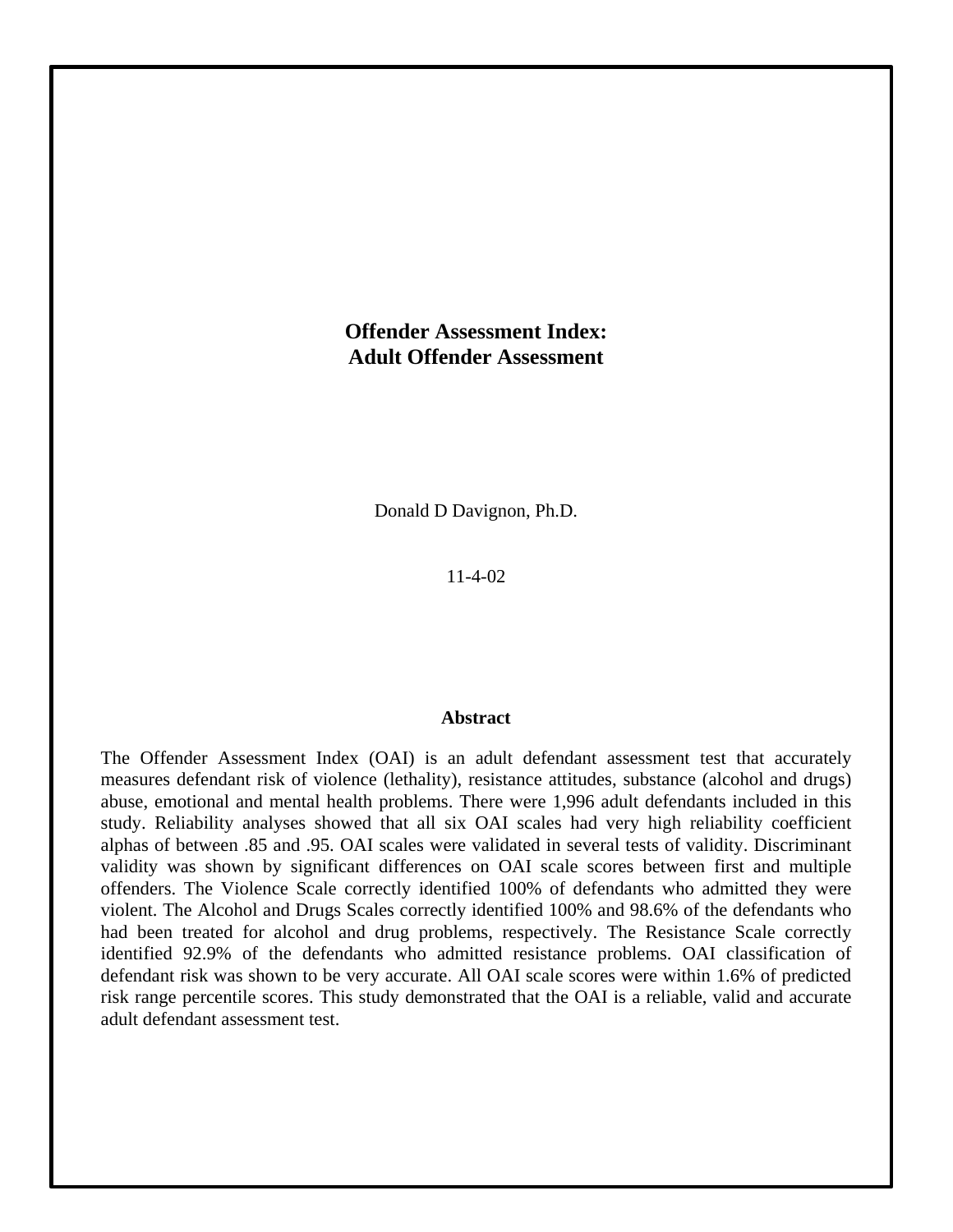## **Offender Assessment Index: Adult Defendant Assessment**

#### **Introduction**

Many individuals in the community are in need of services and when they are arrested the criminal justice system becomes an important contact point for the adult offenders (Hammett, Gaiter & Crawford, 1998). Offenders can be screened for problems and directed to appropriate agencies for help, treatment and rehabilitation. The Offender Assessment Index is an adult defendant assessment or screening test. Screening adult defendants to identify problems facilitates placement of defendants into appropriate supervision levels, intervention programs and treatment. Accurate and reliable defendant risk and needs assessment is essential for defining defendant populations for placement in programs such as ISPs (Intensive Supervision Programs, Fulton, Gendreau & Paparozzi, 1995).

According to Fulton, et al. (1995) risk and needs assessment should involve a compilation of criminal history along with other defendant behavioral history which includes substance abuse, violence potential, personal resistance or cooperation factors. These factors are incorporated in the OAI. For intervention and treatment programs to be effective defendants risk level must match programs intensity level. That is, high risk defendants placed in high risk programs and low risk defendants placed in low risk programs. Andrews, Bonta & Hoge (1990) found that placing low risk defendants in programs designed for high risk defendants can be harmful to them. The OAI was designed specifically for the purpose of aiding decisions regarding defendant placement and rehabilitation.

 The Offender Assessment Index (OAI) is a multidimensional test that was developed to meet the needs of adult defendant screening and assessment. OAI scales measure violence (lethality) tendencies (Violence Scale), alcohol and drug abuse severity (Alcohol & Drugs Scales), resistance (Resistance Scale), and emotional or mental health problems (Stress Coping Abilities Scale). In addition, the Truthfulness Scale measures defendant truthfulness while completing the test. Defendants who deny or minimize their problems are detected by the Truthfulness Scale. Truthfulness Scale scores are used to truth-correct other scale scores. A test that is multidimensional lends itself to recidivism prediction. The present study investigated the reliability, validity and accuracy of the Offender Assessment Index.

Violence, resistance and stress coping abilities are personality factors that are relevant to defendant risk. These factors are measured by the OAI. Personality, attitude and behavioral factors, often referred to as "dynamic variables," are capable of change and are amenable to intervention and treatment. Positively changing defendants' personality, attitudes and behavior can lead to behavioral change, which in turn can lead to reductions in recidivism. Identification of problem prone defendants is the first step in directing defendants to appropriate programs aimed at helping defendants to positively change their behavior.

For ease in interpreting defendant risk, the OAI scoring methodology classifies defendant scale scores into one of four risk ranges: low risk (zero to  $39<sup>th</sup>$  percentile), medium risk (40 to  $69<sup>th</sup>$ percentile), problem risk (70 to  $89<sup>th</sup>$  percentile), and severe problem risk (90 to  $100<sup>th</sup>$  percentile). By definition the expected percentages of defendants scoring in each risk range (for each scale) is: low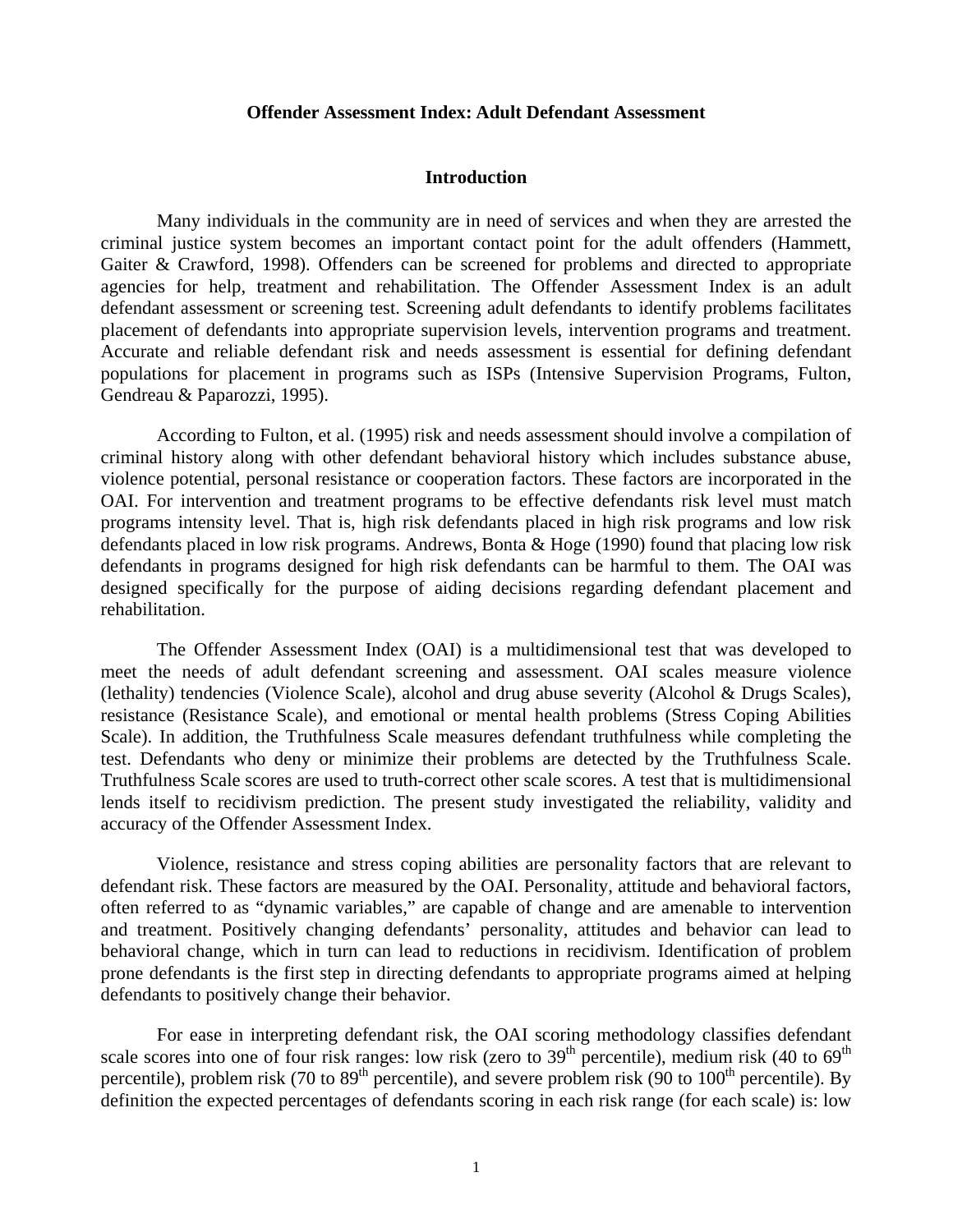risk (39%), medium risk (30%), problem risk (20%), and severe problem risk (11%). Defendants who score at or above the  $70<sup>th</sup>$  percentile are identified as having problems. Defendants scale scores at or above the 90<sup>th</sup> percentile identify severe problems. The accuracy of the OAI in terms of risk range percentages was examined in this study.

 This study sought to validate the OAI in a sample of adult defendants who were tested at court referral programs. Two methods for validating the OAI were used in this study. The first method (discriminant validity) compared first and multiple offenders' scale scores. Multiple offenders were offenders with two or more arrests and first offenders had one or no arrest. It was hypothesized that statistically significant differences between multiple and first offenders would exist and OAI scales would differentiate between first and multiple offenders. Multiple offenders would be expected to score higher on OAI scales because having a second arrest is indicative of serious problems.

 The second validation method (predictive validity) examined the accuracy at which the OAI identified "problem defendants," i.e., violent prone defendants, inappropriately resistant defendants, problem drinkers and problem drug abusers. Tests that measure severity of problems should be able to predict if defendants have problems by the magnitude (severity) of their scores. Accurate tests differentiate between problem and non-problem defendants. An inaccurate test, for example, may too often call non-problem drinkers problem drinkers or vice versa. Responses to test items obtained from the defendants' served as criterion measures.

Having been in alcohol treatment identifies defendants as having an alcohol problem. It is acknowledged that there are some defendants who have an alcohol problem but have not been in treatment. Nevertheless, defendants who have been in alcohol treatment would be expected to score in the Alcohol Scale's problem range. Similarly, having been in drug treatment identifies defendants who have drug problems. In regards to violence and resistance, defendants direct admissions of problems were used as the criteria.

 For the predictive validity analyses defendants were separated into two groups, those who had treatment or admitted problems (problem group) and those who did not have treatment or did not admit to problems (no problem group). Then, defendant scores on the relevant OAI scales were compared. It was predicted that problem group defendants would score in the problem risk range  $(70<sup>th</sup>$  percentile and above) on the relevant OAI scales. Non-problem was defined in terms of low risk scores  $(39<sup>th</sup>$  percentile and below). The percentage of problem group defendants who scored in the  $70<sup>th</sup>$  percentile range and above is a measure of how accurate OAI scales are. High percentages (above 90%) of problem group defendants who had problem risk scores would indicate the scales are accurate. Conversely, the percentages of problem group defendants who score in the low range are predicted to be very low (less than 10%). Because criterion measures were gotten from the OAI database, a lack of suitable criterion measures prevented carrying out predictive validity analyses on the other two OAI scales. The test items used in these analyses were, "I have been enrolled in one or more treatment programs for alcohol problems," "I have been enrolled in one or more treatment programs for drug problems," "I have been arrested for assault or a violent crime," and "Two or more of the following are true: negative or unfriendly, defiant or disobedient, resistant or noncompliant, uncooperative or oppositional, argumentative or confrontative."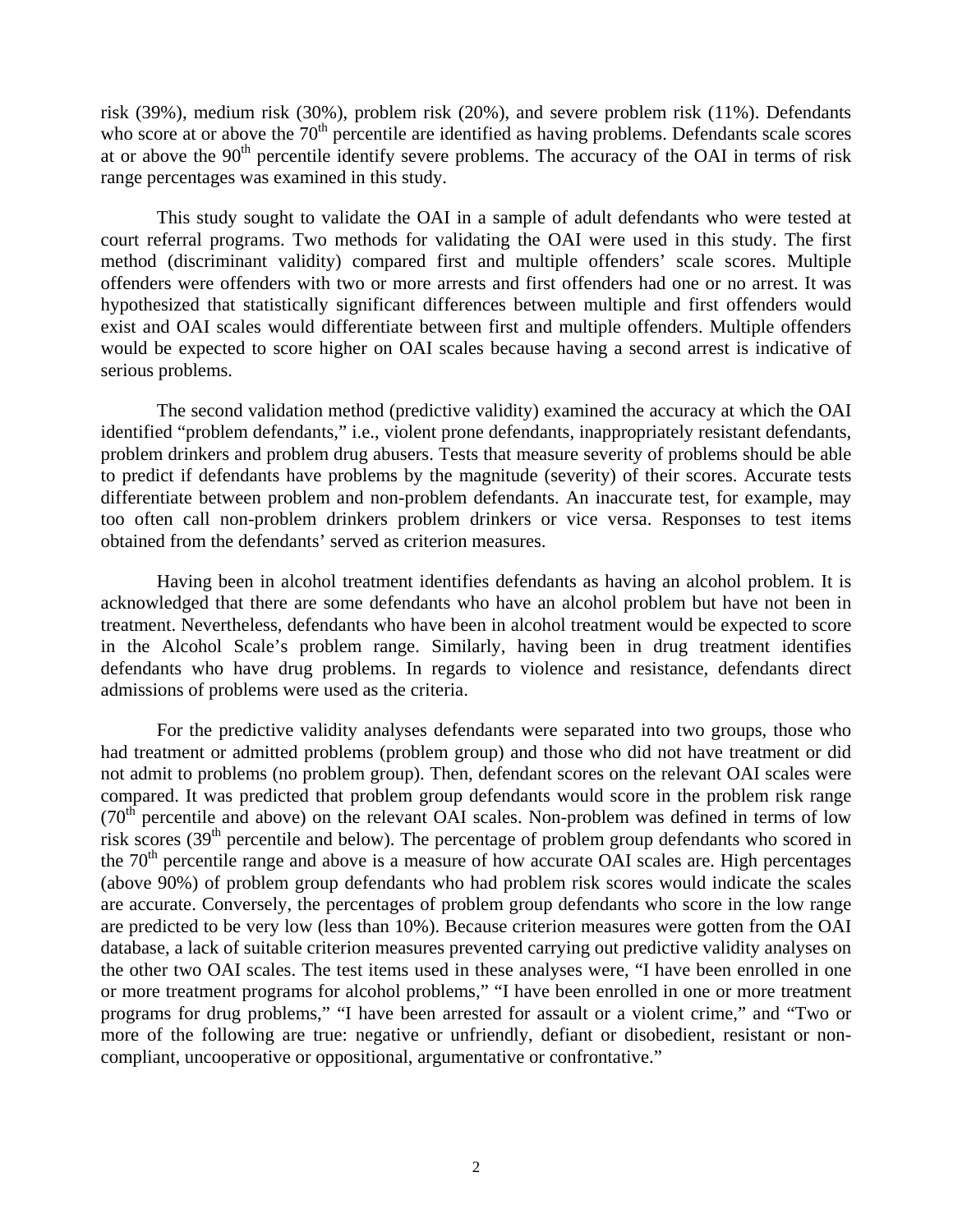## **Method**

#### Subjects

 There were 1,996 adult defendants tested with the OAI. There were 1,595 males (79.9%) and 401 females (20.1%). The ages of the participants ranged from 18 through 60 as follows: 19 & under (15.2%); 20-29 (39.4%); 30-39 (27.9%); 40-49 (13.6%); 50-59 (3.2%) and 60 & over (0.7%). The demographic composition of participants was as follows. Race/Ethnicity: Caucasian (58.5%); Black (24.9%), Hispanic (15.1%) and Other (1.6%). Education: Eighth grade or less (11.9%); Some high school (31.9%); High school graduate/GED (43.8%); Some college (9.1%) and College graduate (3.3%). Marital Status: Single (56.8%); Married (25.7%); Divorced (11.8%); Separated (5.0%) and Widowed (0.8%).

 Over 69 percent of the participants were arrested two or more times. Nearly ten percent of the defendants had six or more arrests. Nearly two-thirds (63.4%) of the defendants had two or more felony arrests. One-fourth (25.9%) of the participants had two or more alcohol arrests and 13.3 percent had two or more drug arrests. Over 18 percent of the defendants had their first arrest before the age of 17 and over half (57.4%) were arrested by the age of 21.

#### Procedure

 Participants completed the OAI as part of defendant screening and assessment in court referral settings. The OAI contains six measures or scales. These scales are briefly described as follows. The Truthfulness Scale measures the truthfulness, denial and problem minimization of the respondent while taking the OAI. The Alcohol Scale measures severity of alcohol use or abuse. The Drugs Scale measures severity of drug use or abuse. The Resistance Scale measures cooperation or resistant behaviors. The Violence Scale measures defendant proneness to commit violence. The Stress Coping Abilities Scale measures ability to cope with stress. A score at the  $90<sup>th</sup>$  percentile or higher on this scale identifies established emotional and mental health problems.

## **Results and Discussion**

 The inter-item reliability coefficient alphas for the six OAI scales are presented in Table 1. All scales were highly reliable. Reliability coefficient alphas for all OAI scales were at or above 0.85. These results demonstrate that the OAI is a very reliable adult defendant assessment test.

| <b>OAI SCALES</b>              | <b>Coefficient Alphas</b> | <b>Significance Level</b> |  |  |
|--------------------------------|---------------------------|---------------------------|--|--|
| <b>Truthfulness Scale</b>      | .88                       | p<.001                    |  |  |
| Alcohol Scale                  | .95                       | p<.001                    |  |  |
| Drugs Scale                    | .92                       | p<.001                    |  |  |
| Violence Scale                 | .88                       | p<.001                    |  |  |
| Resistance Scale               | .85                       | p<.001                    |  |  |
| <b>Stress Coping Abilities</b> | .92                       | p<.001                    |  |  |

## **Table 1. Reliability of the Offender Assessment Index (N=1,996)**

Discriminant validity results are presented in Table 2. In these analyses the answer sheet item "Total number of times arrested" was used to define first offenders (one or no arrest) and multiple offenders (2 or more arrests). T-test comparisons were used to study the statistical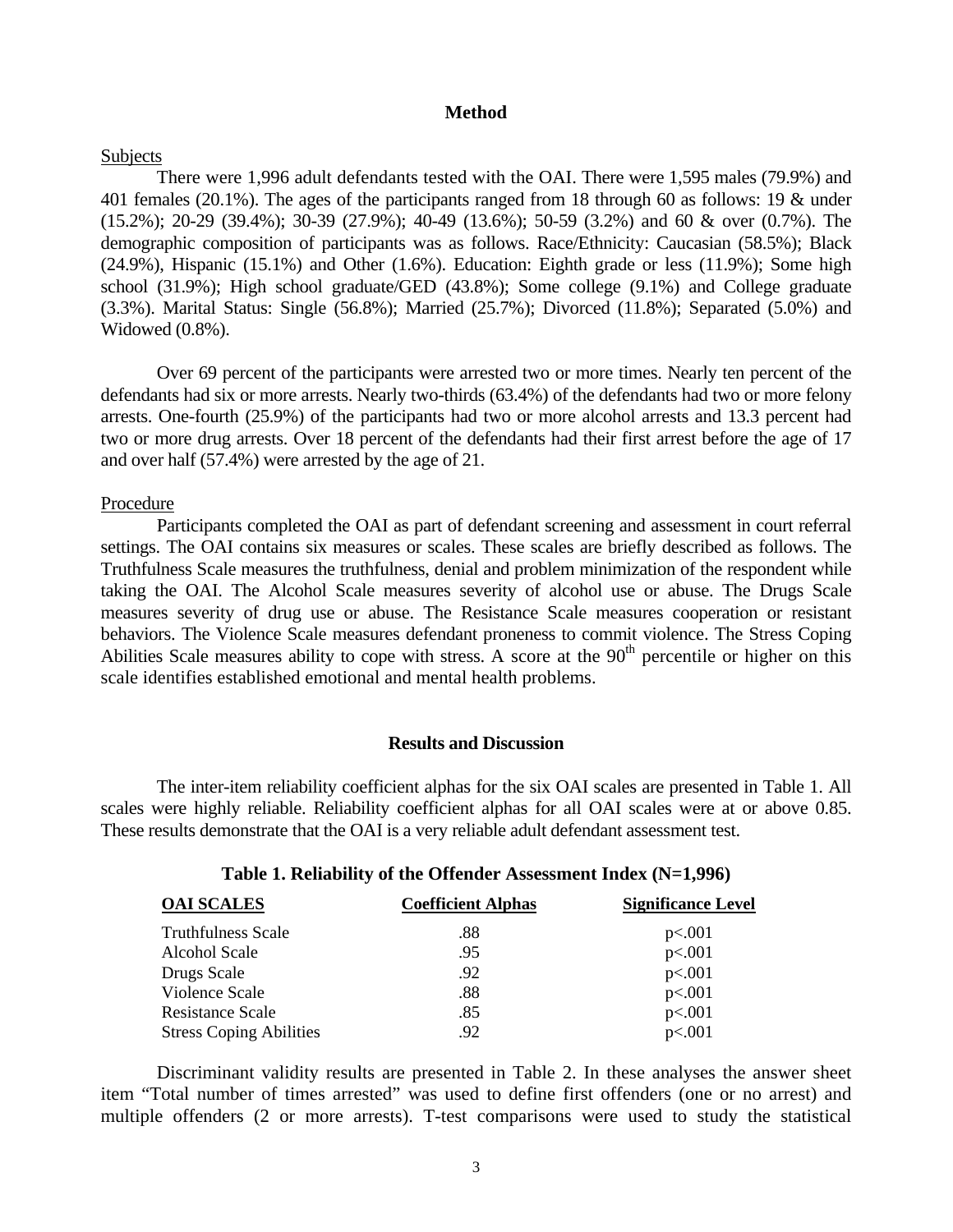significance between the offender groups. There were 653 first offenders and 1,343 multiple offenders. The Alcohol and Drugs Scales were again analyzed using alcohol and drug arrests. "Number of alcohol arrests" was used for the Alcohol Scale, which had 1,491 first offenders and 505 multiple offenders (2 or more arrests). " Number of drug arrests" was used for the Drug Scale, which had 1,737 first offenders and 259 multiple offenders (2 or more arrests).

| <b>First Offenders</b><br><b>Mean</b> | <b>Multiple Offenders</b><br><b>Mean</b> | <b>T-value</b> | <b>Level of</b><br>significance |  |
|---------------------------------------|------------------------------------------|----------------|---------------------------------|--|
| 10.16                                 | 8.35                                     | $t = 6.91$     | p<.001                          |  |
| 6.50                                  | 14.49                                    | $t = 13.76$    | p<.001                          |  |
| 8.84                                  | 13.98                                    | $t = 8.73$     | p<.001                          |  |
| 9.43                                  | 21.04                                    | $t = 26.37$    | p<.001                          |  |
| 14.09                                 | 13.85                                    | $t = 0.67$     | n.s.                            |  |
| 125.27                                | 112.22                                   | $t = 5.99$     | p<.001                          |  |
| 6.97                                  | 26.38                                    | $t = 25.40$    | p<.001                          |  |
| 10.44                                 | 24.78                                    | $t = 17.48$    | p<.001                          |  |
|                                       |                                          |                |                                 |  |

## **Table 2. Comparisons between first offenders and multiple offenders (N=1,996).**

\*Note: Offender status defined by alcohol and drug arrests. The Stress Coping Abilities Scale is reversed in that higher scores are associated with better stress coping skills.

 Table 2 shows that mean (average) scale scores of first offenders were significantly lower than scores for multiple offenders on all OAI scales with the exception of the Truthfulness and Resistance Scales. As expected, multiple offenders scored significantly higher than did first offenders. Truthfulness Scale results indicate that fist offenders tried to minimize their problems or fake good when tested more than did multiple offenders. First offenders may have tried to lessen their situation by faking good. Resistance Scale results indicated that there was no significance difference between first and multiple offenders. OAI severity measurement scales differentiated between first offenders and multiple offenders. These results support the validity of the OAI.

As shown in Table 2, Alcohol Scale and Drugs Scale score differences were even more dramatic when defendant status was defined by alcohol and drug arrests. The mean Alcohol Scale score for the multiple offender group, at 26.38, was over three times as high as the first offender group mean score which was 6.97. The mean Drugs Scale score for the multiple offender group (24.78) was also more than twice that of the first offender group mean score (10.44). The higher the OAI scale score the more severe the problem behavior. These results support the hypothesis that multiple offenders, because of their history of arrests, score higher than first-time offenders do.

Multiple offenders scored significantly higher on the Stress Coping Abilities Scale than did first offenders. Defendants who have multiple arrests demonstrate emotional problems beyond the expected problem-prone behaviors. Defendants' emotional and personality problems must be addressed if these defenders are to be helped. Changing defendant problem-prone behavior entails resolving emotional and personality problems.

 Correlation coefficients between defendants' criminal history and their OAI scale scores are presented in Table 3. Statistically significant correlation coefficients between OAI scales and criminal history variables also validate OAI scale scores. OAI scales that measure problem-prone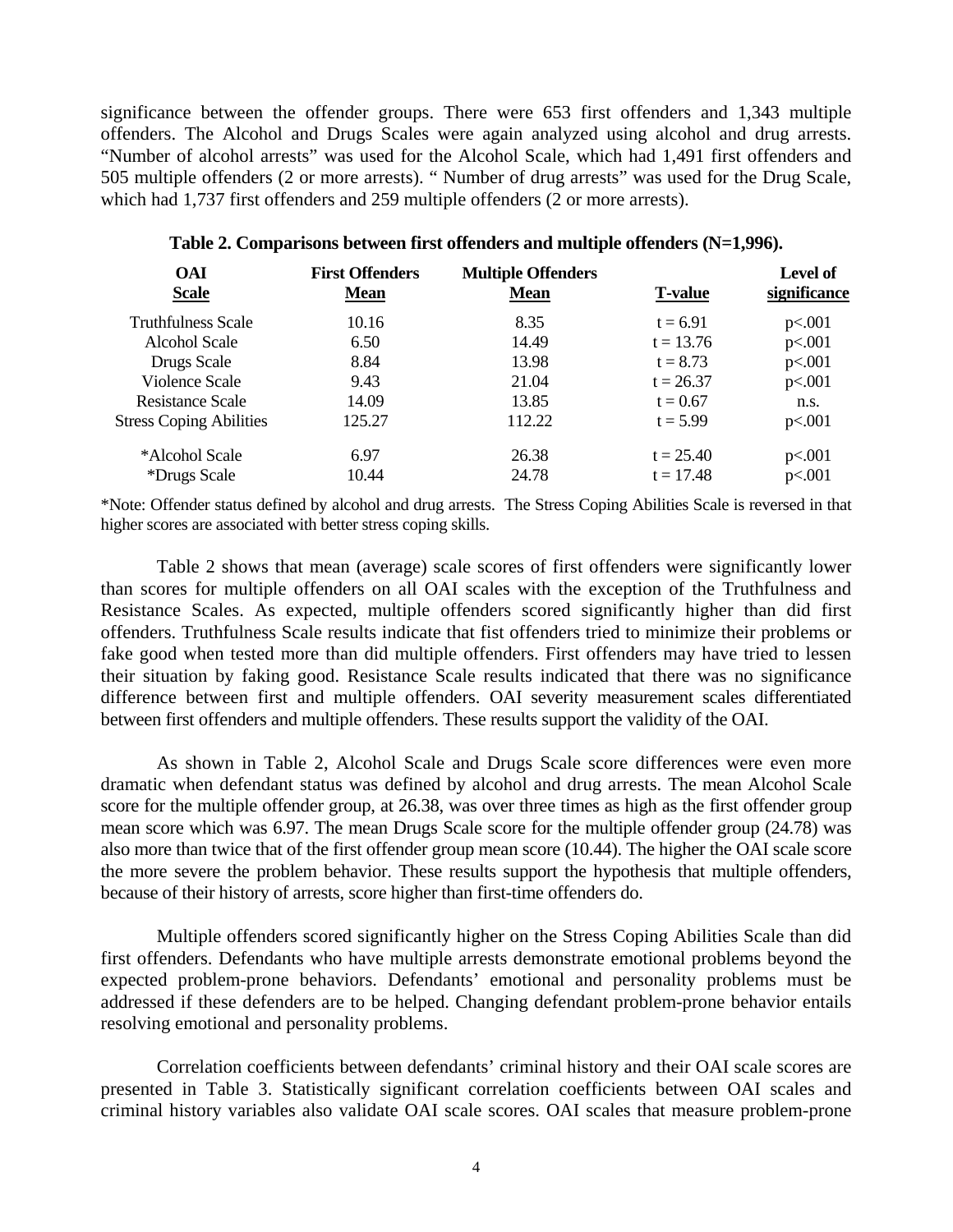behavior were expected to be correlated with variables that indicate defendant problems, such as the number of times they have been arrested, their age at first arrest and probation records. For example, it is expected that the Alcohol Scale correlates with number of alcohol-related arrests and the Drugs Scale correlates with drug-related arrests. Defendants' criminal histories were obtained from OAI answer sheets that were completed by the defendants.

The OAI scales included in this analysis were the Alcohol, Drugs, Violence and Resistance Scales. These scales measure problem-prone behavior that can result in defendant arrests. The Truthfulness and Stress Coping Abilities Scales are not included because these scales measure emotional and mental health factors.

|                                                  | <b>Alcohol</b> | <b>Drugs</b> | <b>Violence</b> | <b>Resis-</b> |  |
|--------------------------------------------------|----------------|--------------|-----------------|---------------|--|
|                                                  | <b>Scale</b>   | <b>Scale</b> | <b>Scale</b>    | tance         |  |
| Age at first arrest                              | $-.07*$        | $-.17**$     | $-.37**$        | $-.02$        |  |
| <b>Total number of arrests</b>                   | $.29**$        | $.19**$      | $.51**$         | $.12**$       |  |
| <b>Number of Felonies</b>                        | $.06*$         | $.15***$     | $.38**$         | .01           |  |
| Times on probation                               | $.31**$        | $22**$       | $42**$          | $.10**$       |  |
| <b>Alcohol arrests</b>                           | $.56**$        | $.07*$       | $.26**$         | $.08**$       |  |
| Drug arrests                                     | $.07*$         | $.42**$      | $.23**$         | $.15***$      |  |
| Note: Significance level $*$ p<.01, $**$ p<.001. |                |              |                 |               |  |

### **Table 3. Relationships between Criminal History Variables and OAI Scales**

Age at first arrest is shown to be correlated with the Violence, Alcohol and Drugs Scales. The negative coefficients indicate that the younger a defendant is at their first arrest the higher their scale scores are. Total number of arrests is correlated with all of the OAI scales. Number of felonies is correlated with the Alcohol, Drugs and Violence Scales. Number of times on probation is also correlated with all OAI scales. The Alcohol Scale is significantly correlated with alcohol-related arrests. The Drugs Scale is significantly correlated with drug-related arrests. These results are in agreement with the discriminant validity results reported above. Significant correlations with alcohol and drug arrests support the validity of the Alcohol and Drugs Scales, respectively. The magnitude of the correlation coefficients are moderate and suggest that criminal history variables alone do not predict defendant problems. OAI scales, that measure problem-prone behaviors, are needed for accurate prediction of defendant problems.

 Predictive validity results for the correct identification of problem behavior (violence tendencies, drinking and drug abuse problems) are presented in Table 4. Table 4 shows the percentages of defendants that had or admitted to having problems and who scored in the problem risk range. For the Alcohol and Drugs Scales criteria, problem behavior means the defendant had alcohol or drug treatment. For the Violence Scale criterion the defendant admitted having been arrested for a violent crime. In these analyses scale scores in the Low risk range (zero to  $39<sup>th</sup>$ percentile) represent "no problem," whereas, scores in the Problem and Severe Problem risk ranges  $(70<sup>th</sup>$  percentile and higher) represent alcohol, drugs and violence problems.

The Alcohol Scale is very accurate in identifying defendants who have alcohol problems. There were 411 defendants who had been in alcohol treatment and these defendants were classified as problem drinkers. All 411 defendants, or 100 percent, had Alcohol Scale scores at or above the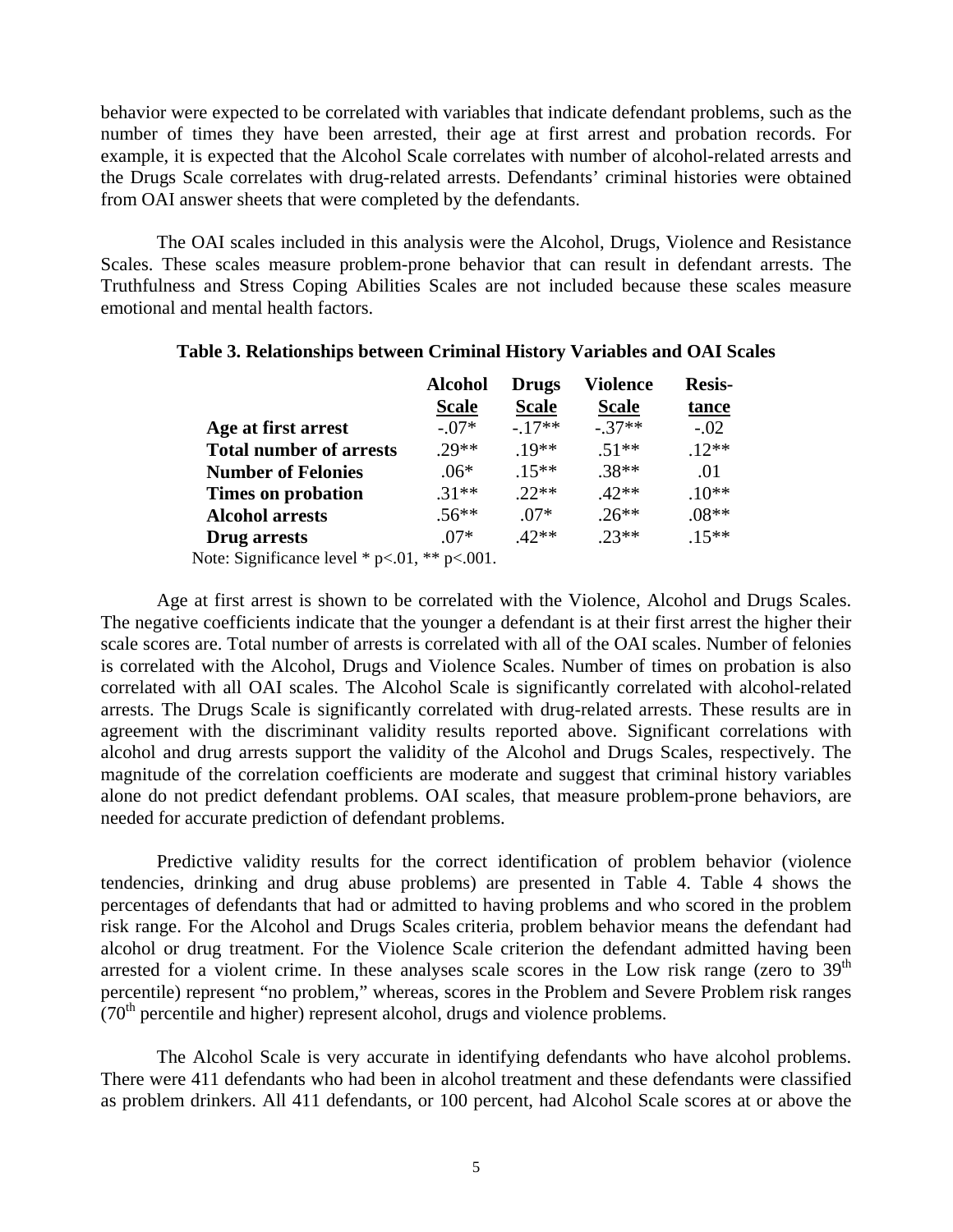70th percentile. The Alcohol Scale correctly identified all of the defendants categorized as problem drinkers. This result validates the Alcohol Scale. It is likely that some defendants have alcohol problems but have not been in treatment. For these individuals scoring at or above the  $70<sup>th</sup>$ percentile on the Alcohol Scale alcohol treatment is recommended.

The Drugs Scale was also very accurate in identifying defendants who have drug problems. There were 354 defendants who had been in drug treatment, 349 defendants, or 98.6 percent, had Drugs Scale scores at or above the  $70<sup>th</sup>$  percentile. This result strongly substantiates the accuracy of the OAI Drugs Scale.

# **Table 4. Predictive Validity of the OAI**

| <b>OAI</b>   | <b>Correct Identification of</b> |  |  |  |
|--------------|----------------------------------|--|--|--|
| <b>Scale</b> | <b>Problem Behavior</b>          |  |  |  |
| Alcohol      | 100\%                            |  |  |  |
| Drugs        | 98.6%                            |  |  |  |
| Violence     | 100%                             |  |  |  |

 The Violence Scale accurately identified defendants (**100%**) who admitted violence problems. Defendants who had been arrested for a violent crime scored in the problem range. The direct admission of a violence problem validates the Violence Scale. The Alcohol and Drugs Scale accurately identified defendants who had alcohol and drug problems. These results strongly support the validity of the OAI Violence, Alcohol and Drugs Scales. The other two OAI scales were not included in these analyses because of a lack of direct admission or other criterion measure within the OAI database.

OAI risk range percentile accuracy is presented in Table 5. Risk range percentile scores are derived from scoring equations based on defendants' pattern of responding to scale items and criminal history, when applicable. There are four risk range categories: Low Risk (zero to 39<sup>th</sup> percentile), Medium Risk (40 to  $69<sup>th</sup>$  percentile), Problem Risk (70 to  $89<sup>th</sup>$  percentile) and Severe Problem or Maximum Risk (90 to  $100<sup>th</sup>$  percentile). Risk range percentile scores represent degree of severity. The higher the percentile score is the higher the severity of the defendant's problems.

Analysis of the accuracy of OAI risk range percentile scores involved comparing the defendant's obtained risk range percentile scores to predicted risk range percentages as defined above. The percentages of defendants expected to fall into each risk range are: Low Risk (**39%**), Medium Risk (**30%**), Problem Risk (**20%**) and Severe Problem or Maximum Risk (**11%**). These percentages are shown in parentheses in the top row of Table 5. The actual percentage of defendants falling in each of the four risk ranges, based on their risk range percentile scores, was compared to these predicted percentages. The differences between predicted and obtained are shown in parentheses.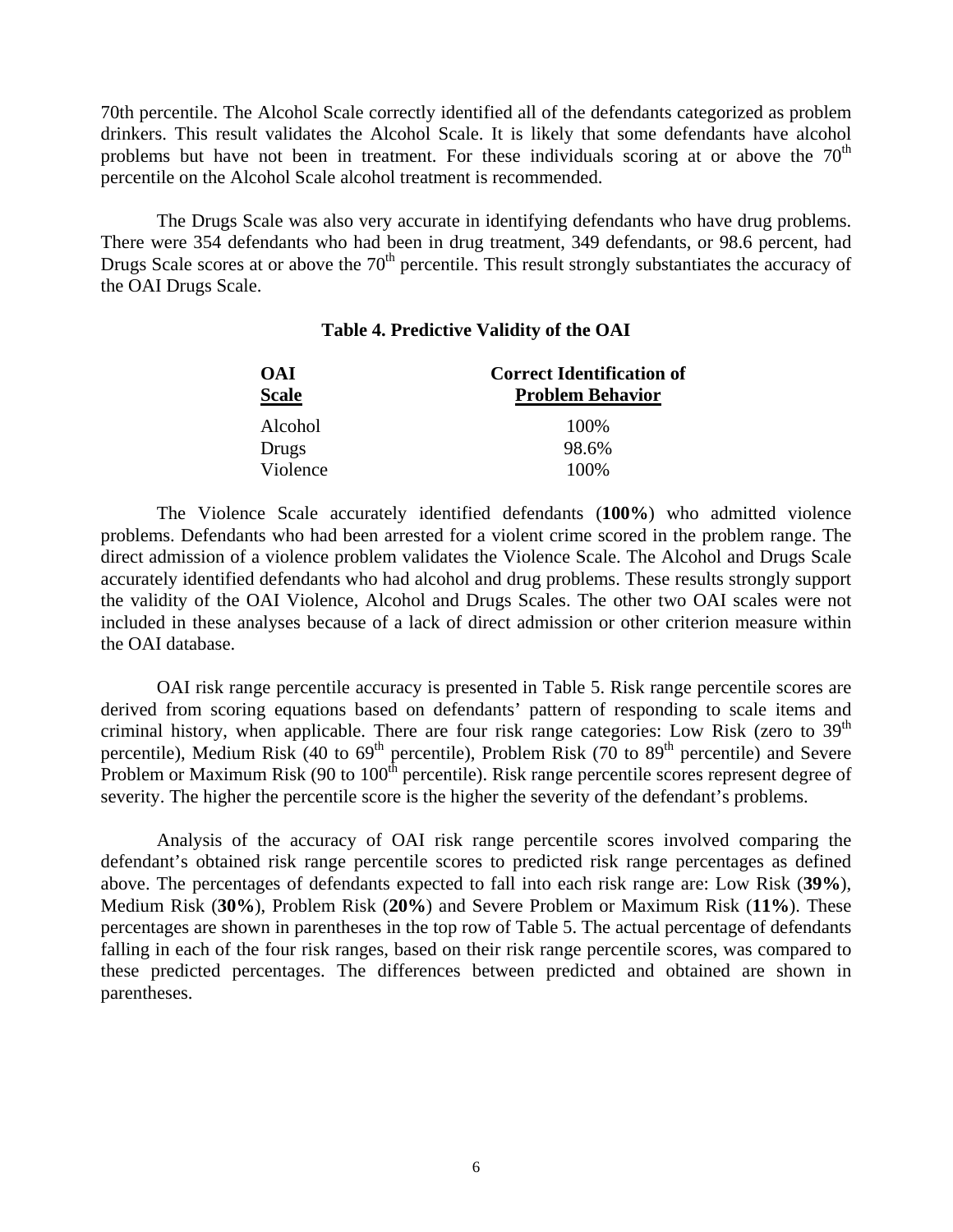| <b>Scale</b>         | <b>Low Risk</b> |       | <b>Medium Risk</b> |       | <b>Problem Risk</b> |       | <b>Severe Problem</b> |       |
|----------------------|-----------------|-------|--------------------|-------|---------------------|-------|-----------------------|-------|
|                      | (39% Predicted) |       | (30% Predicted)    |       | (20% Predicted)     |       | (11% Predicted)       |       |
| <b>Truthfulness</b>  | 39.9            | (0.9) | 29.5               | (0.5) | 19.2                | (0.8) | 11.4                  | (0.4) |
| <b>Alcohol</b>       | 37.0            | (2.0) | 31.9               | (1.9) | 20.8                | (0.8) | 10.3                  | (0.7) |
| <b>Drugs</b>         | 38.2            | (0.8) | 31.5               | (1.5) | 19.2                | (0.8) | 11.1                  | (0.1) |
| <b>Violence</b>      | 39.3            | (0.3) | 29.9               | (0.1) | 20.0                | (0.0) | 10.8                  | (0.2) |
| <b>Resistance</b>    | 38.6            | (0.4) | 31.2               | (1.2) | 19.7                | (0.3) | 10.5                  | (0.5) |
| <b>Stress Coping</b> | 38.9            | (0.1) | 29.9               | (0.1) | 20.5                | (0.5) | 10.7                  | (0.3) |

**Table 5. Accuracy of OAI Risk Range Percentile Scores** 

As shown in Table 5, OAI scale scores are very accurate. The objectively obtained percentages of participants falling in each risk range are very close to the expected percentages for each risk category. All of the obtained risk range percentages were within 2.0 percentage points of the expected percentages and most (20 of the 24) were within 1.0 percentage points. These results demonstrate that the OAI scale scores accurately classify defendant risk.

Obtained percentages set risk range cut-off scores. Scores associated with the  $39<sup>th</sup>$ ,  $69<sup>th</sup>$  and 89<sup>th</sup> cumulative percentile separate defendants into the four risk ranges. This method standardizes scoring procedures in the OAI. These results show that OAI risk range percentile scores accurately classify defendant risk.

## **Conclusion**

This study demonstrates that accurate defendant assessment is achieved with the Offender Assessment Index (OAI). Results corroborate and support the OAI as an accurate assessment or screening test for adult defendants. The OAI accurately measures defendant risk of violence (lethality), substance (alcohol and drugs) abuse, resistance behavior, emotional and mental health problems. In short, the OAI provides a wealth of information concerning defendants' adjustment and problems that contributes to understanding the defendants.

 Reliability results demonstrated that all six OAI scales are highly reliable. Reliability is necessary in defendant assessment or screening tests for accurate measurement of defendant risk. Tests cannot be valid or accurate without being reliable. Validity analyses confirm that the OAI measures what it purports to measure, that is, defendant risk. Results demonstrate that repeat offenders exhibit more problem-prone behavior than first offenders. Multiple offenders (having 2 or more arrests) scored significantly higher than first offenders (discriminant validity). The OAI accurately identified defendants who have problems. And, obtained risk range percentages on all OAI scales very closely approximated predicted percentages. These results strongly support the validity of the OAI.

OAI results provide important risk/needs assessment for courts to make informed decisions regarding defendant sentencing options. Problem-prone individuals exhibit many characteristics that are identified with the OAI. Relationships between defendants' criminal history variables and OAI scale scores demonstrate that the OAI measures relevant behaviors that identify defendants as problem-prone. Identification of these problems and prompt intervention can reduce a defendant's